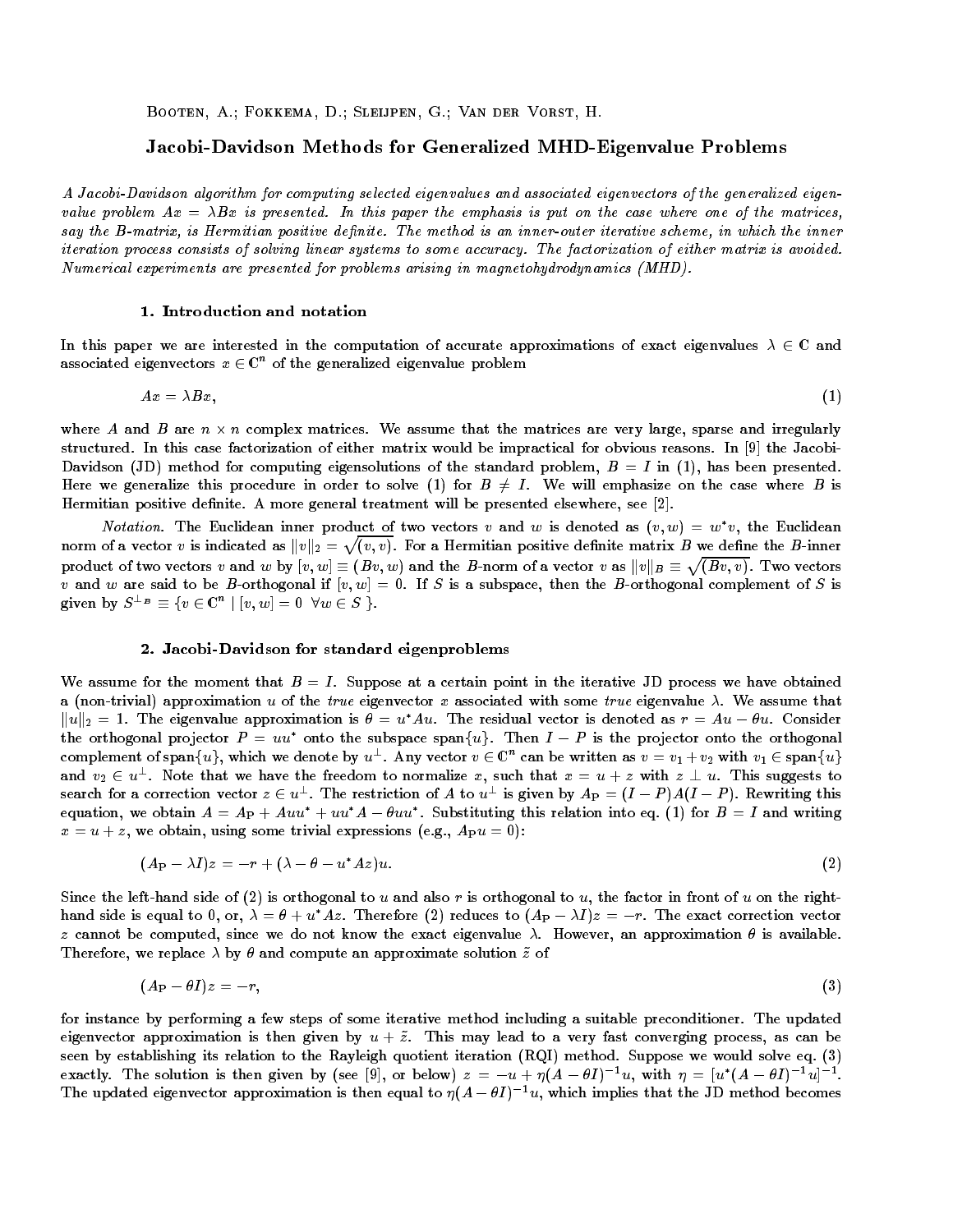mathematically equivalent to RQI. This would lead to cubic convergence for Hermitian A, or quadratic convergence for non-Hermitian A, see [5,6]. In practice only a moderately accurate solution of  $(3)$  is often sufficient to retain fast convergence.

Instead of performing a single-vector iteration, i.e., replacing u by  $u+\tilde{z}$ , the method is accelerated by searching for the best eigenvector approximation in a subspace, as will be explained in the next section.

### 3. Jacobi-Davidson for generalized eigenproblems

From now on we assume  $B \neq I$  and B to be Hermitian positive definite. Following the prescription of the previous section, we might search for a correction z in the orthogonal complement of span $\{u\}$ . However, it is easily verified (see [2]) that this would lead to an iterative process that is not related to the RQI method. Instead we can look for a correction z in the B-orthogonal complement of span $\{u\}$ , denoted as  $u^{\perp_B}$ .

Definition 1. A projector P onto a subspace S is said to be a B-orthogonal projector if  $\text{Ker}(P) = \text{Ran}(P)^{\perp_B}$ .

P roposition 1. A projector P onto a subspace S is B-orthogonal if and only if it is self-adjoint with respect to the B-inner product, i.e.,  $[Pv, w] = [v, Pw] \ \forall \ v, w \in \mathbb{C}^n$ .

P root. If P is B-orthogonal, then by definition we have  $\text{Ker}(P) = \text{Kan}(I - P) = \text{Kan}(P)^{-D} = S^{-D}$ . The space  $\mathbb{C}^n$  can be decomposed as the direct sum  $\mathbb{C}^n = \text{Ran}(P) \oplus \text{Ker}(P)$ . Therefore, any vector  $v$  can be written uniquely as  $v = Pv + (I - P)v$  with  $Pv \in S$  and  $(I - P)v \perp_{B} S$ . The self-adjointness is then easily verified, since for any two vectors  $v, w$  we have:

$$
[v, P w] = [P v + (I - P) v, P w] = [P v, P w] = [P v, P w + (I - P) w] = [P v, w].
$$

Now we prove that the converse is true. Suppose  $v \in \text{Ker}(P)$ . If P is self-adjoint with respect to the B-inner product, then, for any vector  $w \in \text{Ran}(P)$ , we have  $|v, w| = |v, Pw| = |Pv, w| = 0$ . This implies that  $v \in \text{Ran}(P)^{\perp_B}$ , or  $\text{Ker}(P) \subseteq \text{Ran}(P)^{\perp_B}$ . Now suppose  $v \in \text{Ran}(P)^{\perp_B}$ . Then for any vector  $w \in \text{Ran}(P)$  we obtain  $|v,w|=|v,Pw|=1$  $[Pv, w] = 0$ . This shows that  $Pv = 0$ , or  $v \in \text{Ker}(P)$ , or  $\text{Ker}(P) \supseteq \text{Ran}(P)^{\perp_B}$ . This completes the proof, since we nave  $\text{Ker}(P) = \text{Kan}(P)^{-\nu}$ , and therefore P is B-orthogonal.

We assume u to be normalized such that  $||u||_B = 1$ . The eigenvalue approximation  $\theta = u^*Au$  and the residual vector  $r = Au - \theta Bu$  is orthogonal to u. Consider the projector  $P = uu^*B$ . It is easy to show that P is a projector onto span $\{u\}$  and that P is self-adjoint with respect to the B-inner product. By the above proposition it follows that P is B-orthogonal. Therefore, we may write x as  $x = Px + (I - P)x = \alpha u + z$  with  $z \in u^{\perp_B}$ . Again we can normalize x such that  $\alpha = 1$ . The restriction of A to  $u^{\perp_B}$  is given by  $A_P = (I - P)^* A (I - P)$ . Rewriting this equation for the matrix A and substituting the resulting expression for A into eq.  $(1)$ , we obtain the equivalent of eq.  $(2)$ :

$$
(A_P - \lambda B)z = -r + (\lambda - \theta - u^* A z)Bu.
$$
\n<sup>(4)</sup>

Premultiplication on both sides of eq. (4) with u<sup>\*</sup> yields  $\lambda = \theta + u^* A z$ . Again we replace  $\lambda$  by the current approximation  $\theta$ . Similarly to eq. (3), the correction vector  $\tilde{z}$  is now computed as the approximate solution of

$$
\{(I - Buu^*)A(I - uu^*B) - \theta B\}z = -r \text{ and } [z, u] = 0. \tag{5}
$$

Now we derive a more convenient formulation of eq. (5). First note that  $(I - uu^*B)z = z$ . Then (5) is equivalent to the following equation:

$$
(A - \theta B)z + \varepsilon Bu = -r \quad \text{with} \quad \varepsilon = -u^*Az \quad \text{and} \quad [z, u] = 0.
$$

It easy to show that the solution  $z$  of this linear system in  $\mathbb{C}^n$  is identical to the vector  $z$  obtained by solving the following system in  $\mathbb{C}^{n+1}$ :

$$
\left[\begin{array}{cc} A - \theta B & B u \\ u^* B & 0 \end{array}\right] \left[\begin{array}{c} z \\ \varepsilon \end{array}\right] = \left[\begin{array}{c} -r \\ 0 \end{array}\right]. \tag{6}
$$

Suppose K is a non-singular  $n \times n$  matrix and  $a,b$  are vectors in  $\mathbb{C}^n.$  Then it is easily verified that in  $\mathbb{C}^{n+1}$  we have

$$
\left[\begin{array}{cc} K & b \\ a^* & 0 \end{array}\right]^{-1} = \left[\begin{array}{cc} I & -y \\ 0^* & 1 \end{array}\right] \left[\begin{array}{cc} I & 0 \\ a^*/\nu & -1/\nu \end{array}\right] \left[\begin{array}{cc} K^{-1} & 0 \\ 0^* & 1 \end{array}\right] \quad \text{with} \quad y = K^{-1}b \quad \text{and} \quad \nu = a^*y. \tag{7}
$$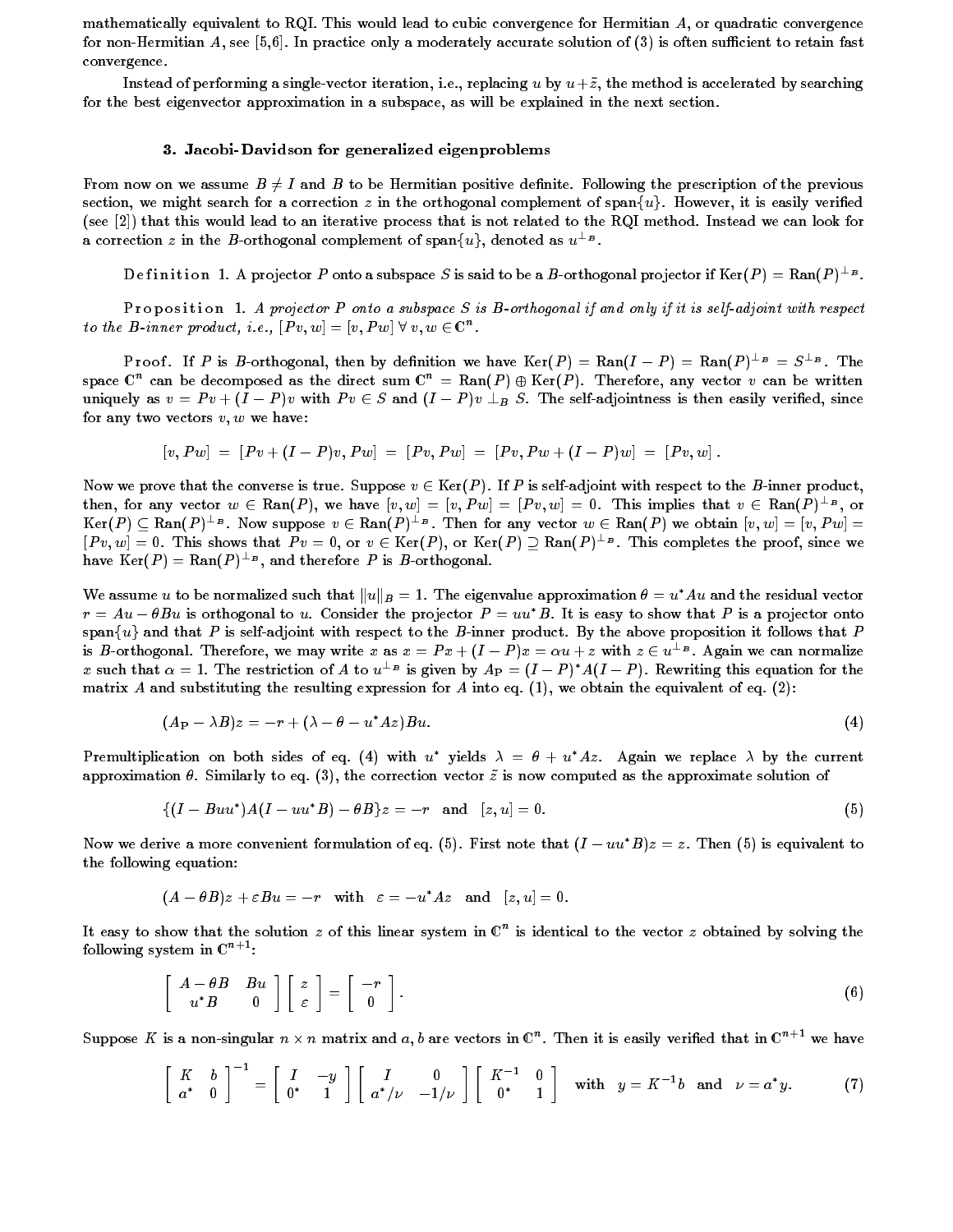Using eq. (7) with  $K = A - \theta B$  and  $a = b = Bu$ , we obtain the exact solution vector z of eq. (6):  $z = -u +$  $\eta(A - \theta B)^{-1}Bu$ , with  $\eta = [u^*B(A - \theta B)^{-1}Bu]^{-1} = -\varepsilon$ . The updated eigenvector approximation  $u + z$  is equal to  $\eta(A - \theta B)^{-1}Bu$ , which implies that the JD method for generalized eigenproblems becomes equivalent to the RQI method for the generalized case (see [5]). As for standard problems, the correction equation (6) often needs only to be solved to a moderate accuracy in order to retain reasonably fast convergence of the JD method. It should be noted that although the exact solution  $z$  of eq. (6) is B-orthogonal to  $u$ , this is of course not automatically guaranteed for an approximate solution  $\tilde{z}$ . However, the B-orthogonality can be nicely restored by a suitable preconditioner as shown by the following lemma.

L e m m a 1. Suppose an approximate solution of the augmented linear system (6) is computed by performing a few iteration steps of a Krylov subspace method, starting with initial guess 0. Assume the system to be leftpreconditioned according to eq. (7) with  $a = b = Bu$  and K some approximation of  $A - \theta B$ . Then the approximate solution  $(\tilde{z}, \tilde{\varepsilon})^*$  of eq. (6) is such that  $\tilde{z}$  is B-orthogonal to u.

Proof. A straightforward calculation of the vectors spanning the Krylov subspace yields only vectors in  $\mathbb{C}^{n+1}$ of which the first n components form a vector in  $\mathbb{C}^n$  that is B-orthogonal to u. Since the initial guess is 0 the vector  $(z, \varepsilon)$  as in the Krylov subspace and therefore the approximate solution  $z$  is B-orthogonal to  $u.$ 

The method is accelerated by searching for the best eigenvector approximation in the subspace spanned by the initial guess for the eigenvector and all the correction directions. If  $v_1, \ldots, v_k$  is a basis for this subspace obtained after k JD iterations and  $V_k$  denotes the  $n \times k$  matrix with these basis vectors as its columns, then the eigenvector approximation  $u = V_ks$  associated with the eigenvalue approximation  $\theta$  is obtained by solving the  $k \times k$  projected generalized eigenvalue problem:

$$
V_k^* A V_k s = \theta V_k^* B V_k s \quad \text{with} \quad s \in \mathbb{C}^k. \tag{8}
$$

If B is Hermitian positive definite, we are able to construct a B-orthonormal basis, i.e.,  $V_k^*BV_k = I_k$ , and the generalized projected problem (8) reduces to a standard problem. We use modied Gram-Schmidt (see e.g. [3,6]) to B-orthogonalize vectors (denoted as MGSB in the algorithm below). To implement this efficiently we need to store the basis  $W^B_k\equiv BV_k$ . The basis  $W^A_k\equiv AV_k$  is stored for the efficient computation of the projected matrix  $H_k \equiv V_k^* A V_k$ . The iteration process is restarted when the subspace dimension k has reached the maximum value m. The restart is carried out with the eigenvector approximation  $u$ . A possible outline of the JD procedure is given by the following algorithm.

Algorithm Jacobi-Davidson for matrix pairs  $(A, B)$ .

- 0. Choose an initial vector  $v_1$  of B-norm unity; set  $V_1 = [v_1]$ ; set k=1;
- 
- 1. Compute the last column of the matrix  $W_k^A := AV_k$ ;<br>2. Compute the last column of the matrix  $W_k^B := BV_k$ ;
- 3. Compute the last column and row of the projected matrix  $H_k := V_k^* W_k^A;$
- 4. Compute a selected eigenpair  $(\theta, s)$  of  $H_k$  with  $||s||_2 = 1$ ;
- 5. Compute the Ritz vector  $u := V_k s$  and the vectors  $p := W_k^A s$  and  $q := W_k^B s$ ;
- 6. Compute the residual vector  $u = v_k s$  and the vectors  $p := v_k s$  and  $q := v_k s$ ;<br>6. Compute the residual vector  $r := p \theta q$  and  $||r||_2$ ; if convergence then exit; and the contract of the contract of the contract of the contract of the contract of the contract of the contract of
- 7. Compute an approximate solution  $\tilde{z}$  of:  $\begin{bmatrix} A \theta B & q \\ q^* & 0 \end{bmatrix}$  $\lceil \lceil z \rceil \rceil$ " =  $r-r$ 0 *<u>Participate Contract Contract Contract Contract Contract Contract Contract Contract Contract Contract Contract Contract Contract Contract Contract Contract Contract Contract Contract Contract Contract Contract Contract* </u>
- 8. if  $k < m$  then

 $k := k + 1$ ; compute  $V_k := MGSB[V_{k-1}, \tilde{z}]$ ; goto 1;

else

set  $V_1=[u],\, W_1^A=[p],\, W_1^B=[q],\, H_1=[\theta];$  set  $k=2;$  compute  $V_k:=MGSB[V_{k-1},\tilde{z}];$  goto 1; end if

In step 4 of the algorithm we need to compute eigenpairs  $(\theta, s)$  of the small projected problem  $H_k s = \theta s$ . This can be done by the QR algorithm (see e.g. [3]). The vectors s are normalized such that  $||s||_2 = 1$ , which implies that  $\|u\|_B = 1$ . The selected eigenvalue may for example be the one with largest (smallest) absolute value or the one closest to a fixed point  $\sigma$  in the complex plane. In the latter case we refer to  $\sigma$  as a shift.

We have tested the algorithm on a MHD generalized eigenvalue problem taken from [4]. The A-matrix is non-Hermitian and the B-matrix is Hermitian positive definite. Both matrices are block tri-diagonal. The size of the test problem is  $n = 416$ , the size of the blocks is 16. In MHD problems one is interested in an interior part of the spectrum, known as the Alfven branch. The test problem we examine here has been studied in detail with an Arnoldi method in [4] and with a Lanczos procedure in [1]. We use the algorithm given above in order to obtain an approximation for the eigenvalue closest to the shift  $\sigma = -0.35 + 0.60i$ . The iteration process is stopped if the